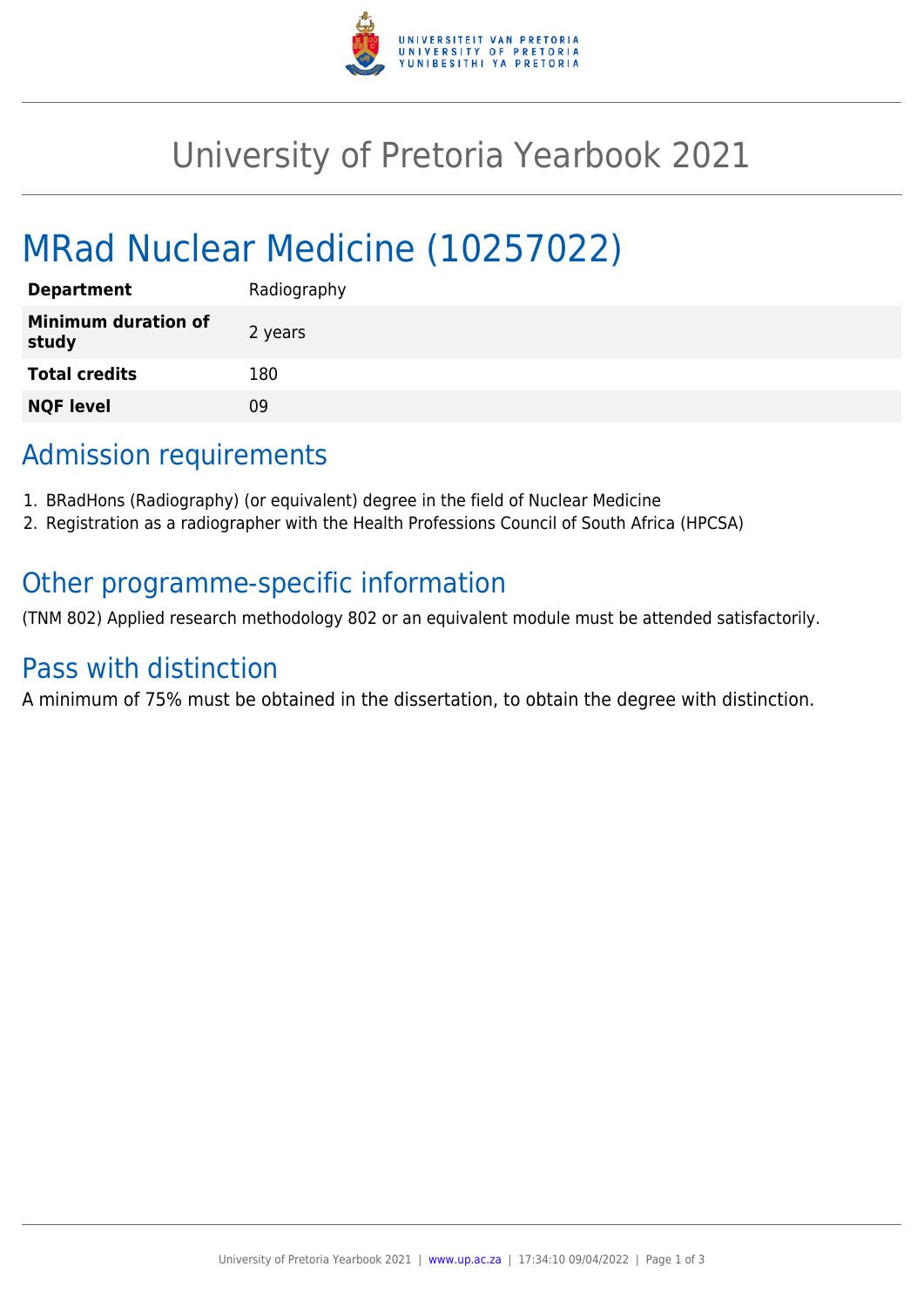

## Curriculum: Year 1

**Minimum credits: 180**

### **Core modules**

#### **Dissertation: Nuclear medicine 890 (KDE 890)**

| <b>Module credits</b>         | 180.00                         |
|-------------------------------|--------------------------------|
| <b>NQF Level</b>              | 09                             |
| <b>Prerequisites</b>          | No prerequisites.              |
| <b>Language of tuition</b>    | Module is presented in English |
| <b>Department</b>             | Radiography                    |
| <b>Period of presentation</b> | Year                           |
|                               |                                |

#### **Applied research methodology 802 (TNM 802)**

| <b>Module credits</b>         | 0.00                                |
|-------------------------------|-------------------------------------|
| <b>NQF Level</b>              | 09                                  |
| <b>Language of tuition</b>    | Module is presented in English      |
| <b>Department</b>             | <b>Health Sciences Deans Office</b> |
| <b>Period of presentation</b> | Year                                |
| <b>Module content</b>         |                                     |
| *Attendance module only.      |                                     |